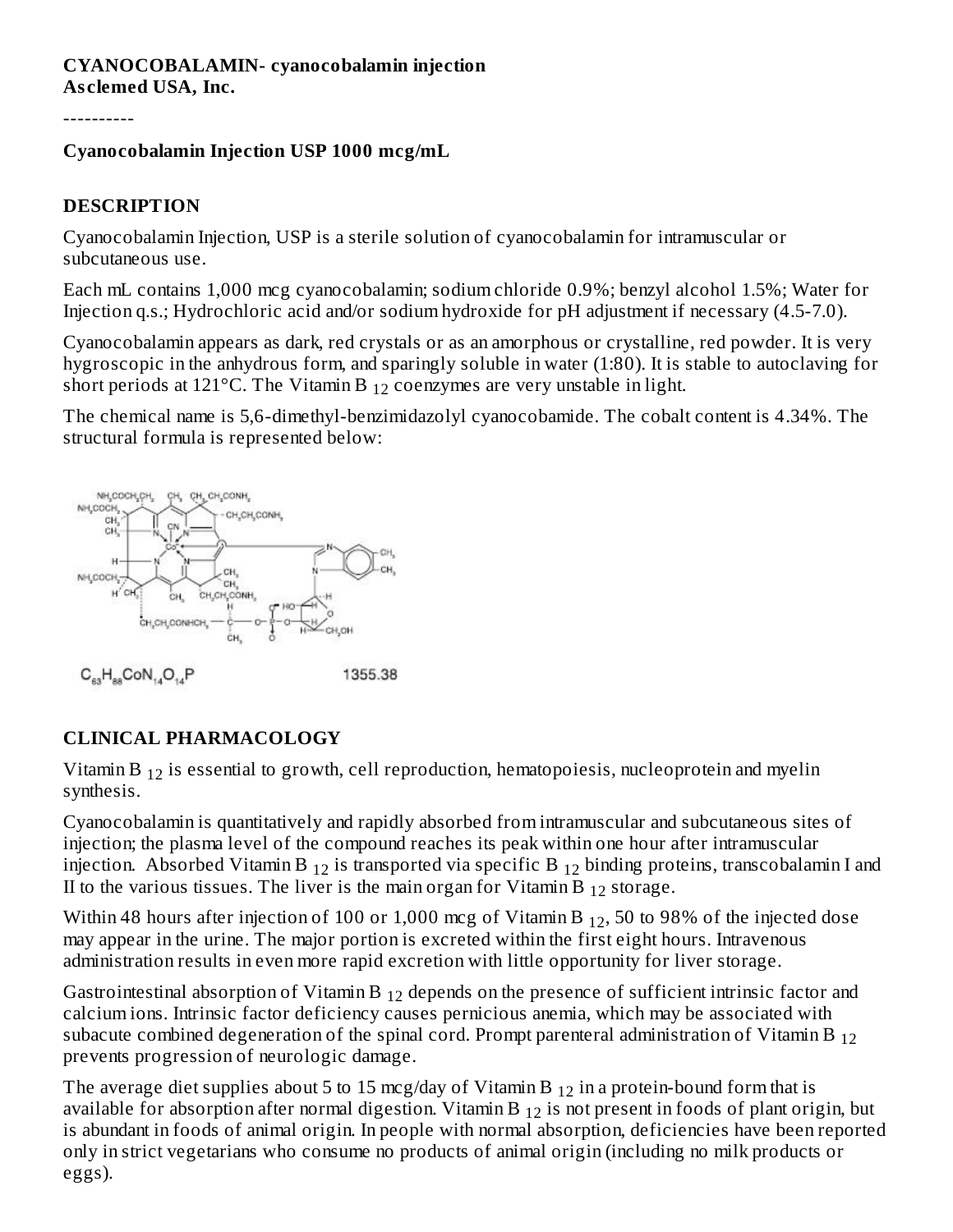Vitamin B  $_{12}$  is bound to intrinsic factor during transit through the stomach; separation occurs in the terminal ileum in the presence of calcium, and Vitamin B  $_{12}$  enters the mucosal cell for absorption. It is then transported by the transcobalamin binding proteins. A small amount (approximately 1% of the total amount ingested) is absorbed by simple diffusion, but this mechanism is adequate only with very large doses. Oral absorption is considered too undependable to rely on in patients with pernicious anemia or other conditions resulting in malabsorption of Vitamin B  $_{12}$ .

Cyanocobalamin is the most widely used form of Vitamin B  $_{12}$ , and has hematopoietic activity apparently identical to that of the antianemia factor in purified liver extract. Hydroxocobalamin is equally as effective as cyanocobalamin, and they share the cobalamin molecular structure.

### **INDICATIONS AND USAGE**

Cyanocobalamin is indicated for Vitamin B  $_{12}$  deficiencies due to malabsorption which may be associated with the following conditions:

Addisonian (pernicious) anemia

Gastrointestinal pathology, dysfunction, or surgery, including gluten enteropathy or sprue, small bowel bacterial overgrowth, total or partial gastrectomy

Fish tapeworm infestation

Malignancy of pancreas or bowel

Folic acid deficiency

It may be possible to treat the underlying disease by surgical correction of anatomic lesions leading to small bowel bacterial overgrowth, expulsion of fish tapeworm, discontinuation of drugs leading to vitamin malabsorption (see *Drug/Laboratory Test Interactions*), use of a gluten-free diet in nontropical sprue, or administration of antibiotics in tropical sprue. Such measures remove the need for long-term administration of cyanocobalamin.

Requirements of Vitamin B  $_{12}$  in excess of normal (due to pregnancy, thyrotoxicosis, hemolytic anemia, hemorrhage, malignancy, hepatic and renal disease) can usually be met with oral supplementation.

Cyanocobalamin injection is also suitable for the Vitamin B  $_{12}$  absorption test (Schilling test).

#### **CONTRAINDICATIONS**

Sensitivity to cobalt and/or Vitamin B  $_{12}$  is a contraindication.

#### **WARNINGS**

WARNING: This product contains aluminum that may be toxic. Aluminum may reach toxic levels with prolonged parenteral administration if kidney function is impaired. Premature neonates are particularly at risk because their kidneys are immature, and they require large amounts of calcium and phosphate solutions, which contain aluminum.

Research indicates that patients with impaired kidney function, including premature neonates, who receive parenteral levels of aluminum at greater than 4 to 5 mcg/kg/day accumulate aluminum at levels associated with central nervous system and bone toxicity. Tissue loading may occur at even lower rates of administration.

Patients with early Leber's disease (hereditary optic nerve atrophy) who were treated with cyanocobalamin suffered severe and swift optic atrophy.

Hypokalemia and sudden death may occur in severe megaloblastic anemia which is treated intensely.

Anaphylactic shock and death have been reported after parenteral Vitamin B  $_{12}$  administration. An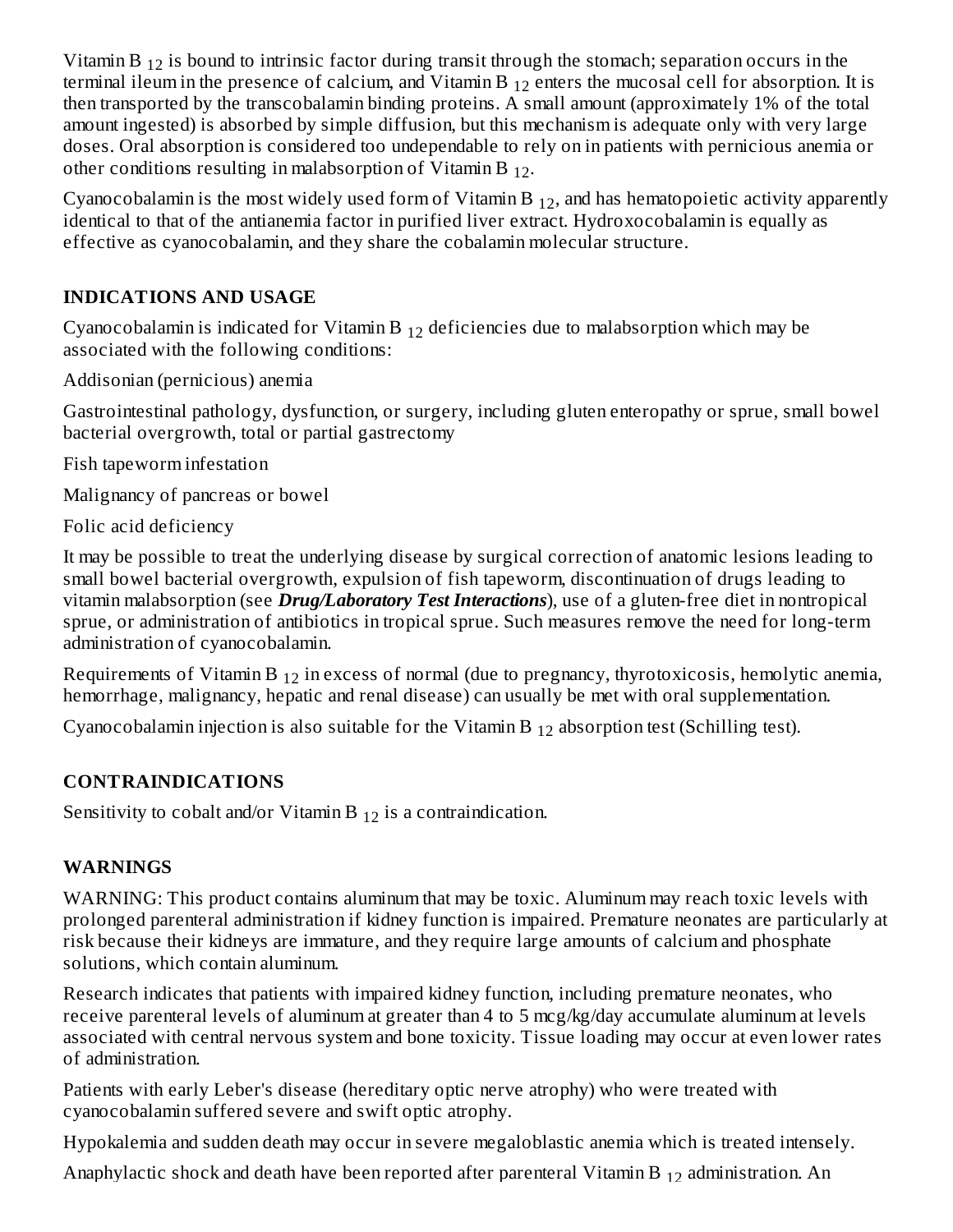intradermal test dose is recommended before cyanocobalamin injection is administered to patients suspected of being sensitive to this drug.  $\overline{a}$ 

#### **This product contains benzyl alcohol.Benzyl alcohol has been reported to be associated with a fatal ''Gasping Syndrome'' in premature infants.**

#### **PRECAUTIONS**

### **General**

Vitamin B  $_{12}$  deficiency that is allowed to progress for longer than three months may produce permanent degenerative lesions of the spinal cord. Doses of folic acid greater than 0.1 mg/day may result in hematologic remission in patients with Vitamin B  $_{12}$  deficiency. Neurologic manifestations will not be prevented with folic acid, and if not treated with Vitamin B  $_{12}$ , irreversible damage will result.

Doses of cyanocobalamin exceeding 10 mcg daily may produce hematologic response in patients with folate deficiency. Indiscriminate administration may mask the true diagnosis.

### **Information for Patients**

Patients with pernicious anemia should be instructed that they will require monthly injections of Vitamin  $B_{12}$  for the remainder of their lives. Failure to do so will result in return of the anemia and in development of incapacitating and irreversible damage to the nerves of the spinal cord. Also, patients should be warned about the danger of taking folic acid in place of Vitamin B  $_{12}$ , because the former may prevent anemia but allow progression of subacute combined degeneration.

A vegetarian diet which contains no animal products (including milk products or eggs) does not supply any Vitamin B  $_{12}$ . Patients following such a diet should be advised to take oral Vitamin B  $_{12}$  regularly. The need for Vitamin B  $_{12}$  is increased by pregnancy and lactation. Deficiency has been recognized in infants of vegetarian mothers who were breast fed, even though the mothers had no symptoms of deficiency at the time.

Contains no more than 57 mcg/L of aluminum.

## **Laboratory Tests**

During the initial treatment of patients with pernicious anemia, serum potassium must be observed closely the first 48 hours and potassium replaced if necessary.

Hematocrit, reticulocyte count, Vitamin B  $_{12}$ , folate and iron levels should be obtained prior to treatment. Hematocrit and reticulocyte counts should be repeated daily from the 5<sup>th</sup> to  $\overline{7}$ <sup>th</sup> days of therapy and then frequently until the hematocrit is normal. If folate levels are low, folic acid should also be administered. If reticulocytes have not increased after treatment or if reticulocyte counts do not continue at least twice normal as long as the hematocrit is less than 35%, diagnosis or treatment should be reevaluated. Repeat determinations of iron and folic acid may reveal a complicating illness that might inhibit the response of the marrow.

Patients with pernicious anemia have about three times the incidence of carcinoma of the stomach as the general population, so appropriate tests for this condition should be carried out when indicated.

## **Drug and Laboratory Test Interactions**

Persons taking most antibiotics, methotrexate and pyrimethamine invalidate folic acid and Vitamin B  $_{12}$ diagnostic blood assays.

Colchicine, para-aminosalicylic acid and heavy alcohol intake for longer than two weeks may produce malabsorption of Vitamin B  $_{12}$ .

## **Carcinogenesis, Mutagenesis**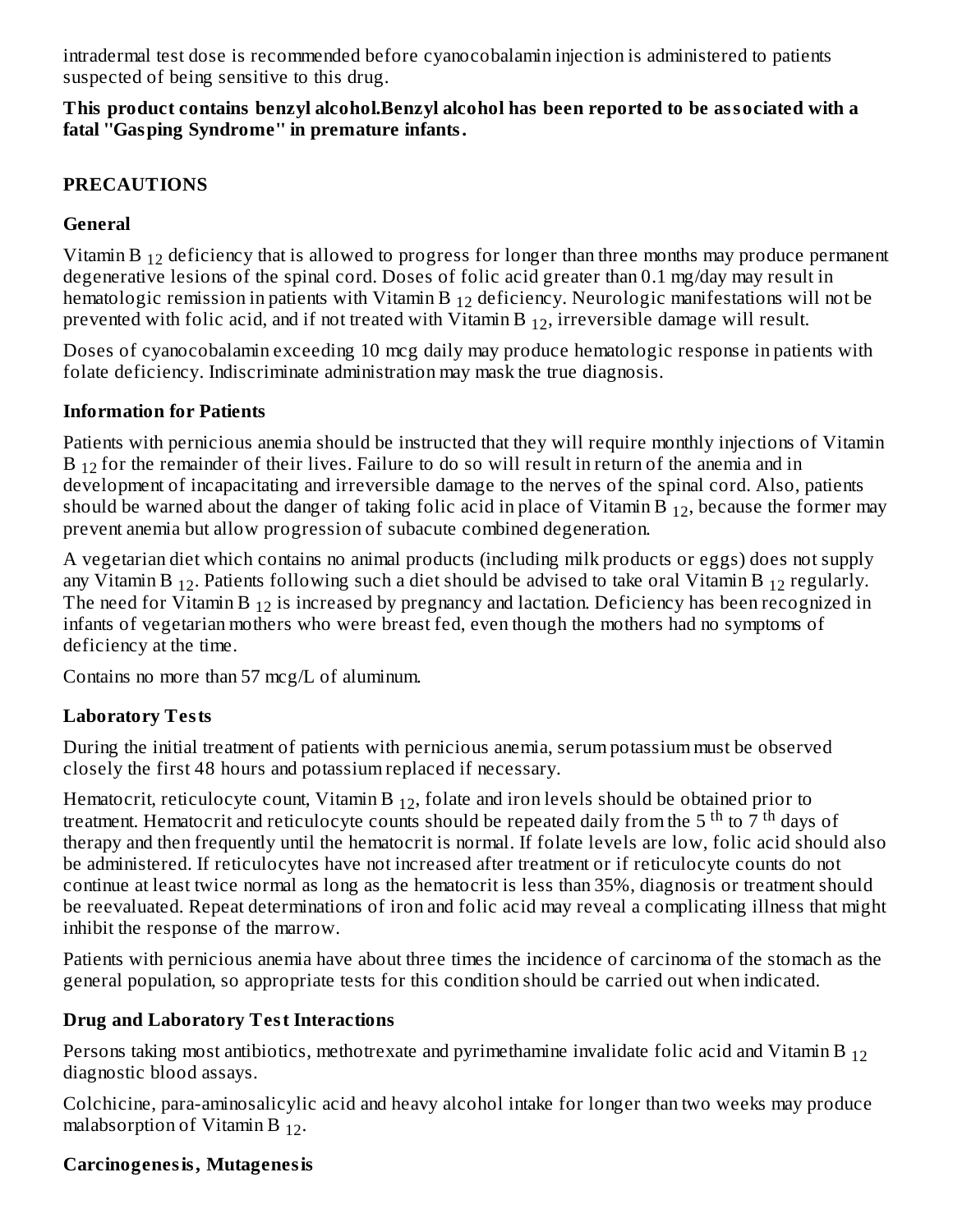Long-term studies in animals to evaluate carcinogenic potential have not been done. There is no evidence from long-term use in patients with pernicious anemia that cyanocobalamin is carcinogenic. Pernicious anemia is associated with an increased incidence of carcinoma of the stomach, but this is believed to be related to the underlying pathology and not to treatment with cyanocobalamin.

#### **Pregnancy**

*Pregnancy Category C*—Adequate and well-controlled studies have not been done in pregnant women. However, Vitamin B  $_{12}$  is an essential vitamin and requirements are increased during pregnancy. Amounts of Vitamin B  $_{12}$  that are recommended by the Food and Nutrition Board, National Academy of Science-National Research Council for pregnant women (4 mcg daily) should be consumed during pregnancy.

### **Nursing Mothers**

Vitamin B  $_{12}$  is known to be excreted in human milk. Amounts of Vitamin B  $_{12}$  that are recommended by the Food and Nutrition Board, National Academy of Science-National Research Council for lactating women (4 mcg daily) should be consumed during lactation.

### **Pediatric Us e**

Intake in children should be in the amount (0.5 to 3 mcg daily) recommended by the Food and Nutrition Board, National Academy of Science-National Research Council.

## **ADVERSE REACTIONS**

#### **Generalized**

Anaphylactic shock and death have been reported with administration of parenteral Vitamin B  $_{12}$  (see **WARNINGS**).

#### **Cardiovas cular**

Pulmonary edema and congestive heart failure early in treatment; peripheral vascular thrombosis.

#### **Hematological**

Polycythemia vera.

#### **Gastrointestinal**

Mild transient diarrhea.

#### **Dermatological**

Itching; transitory exanthema.

#### **Mis cellaneous**

Feeling of swelling of entire body.

## **OVERDOSAGE**

No overdosage has been reported with this drug.

#### **DOSAGE AND ADMINISTRATION**

Avoid using the intravenous route. Use of this product intravenously will result in almost all of the vitamin being lost in the urine.

#### **Pernicious Anemia**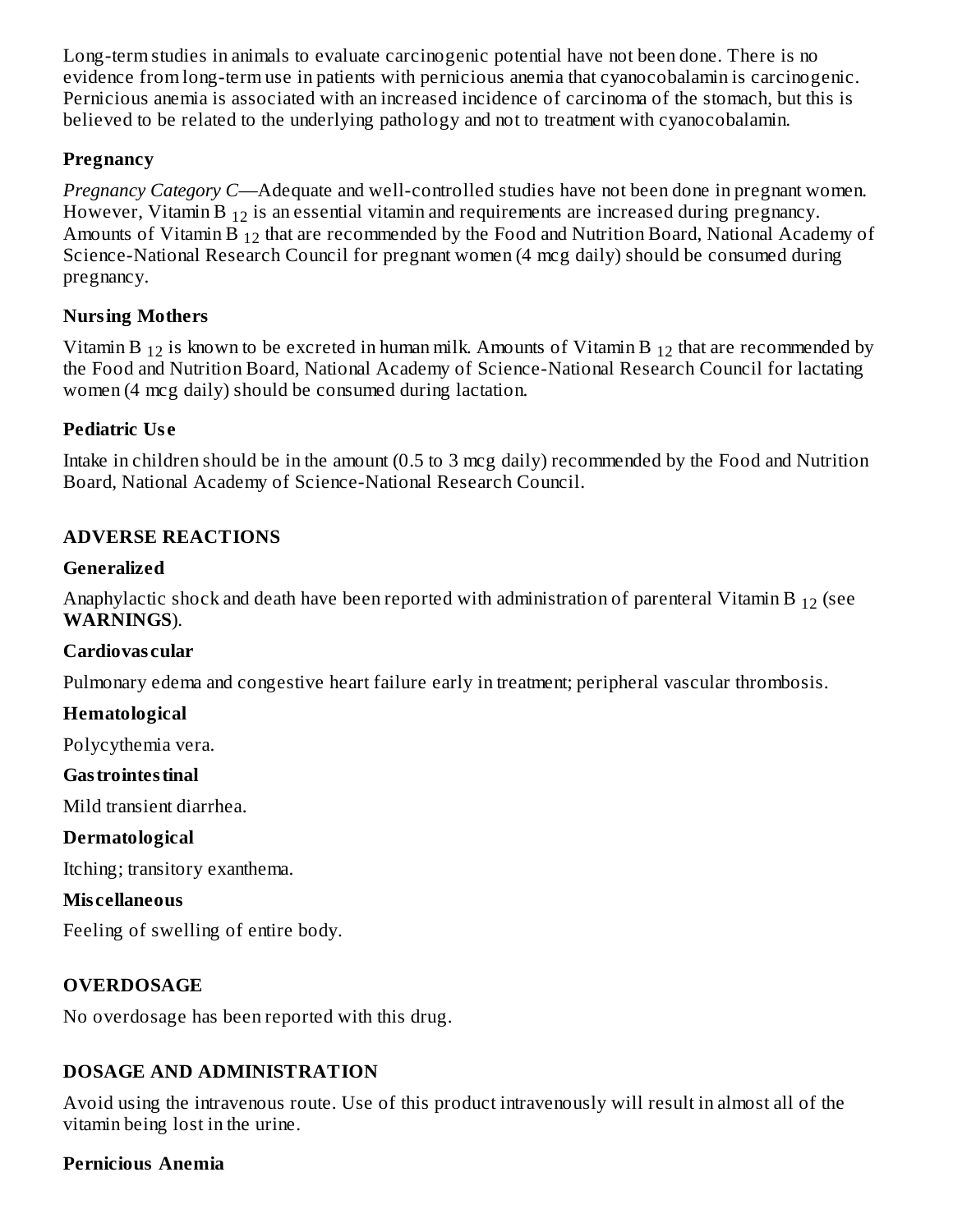Parenteral Vitamin B  $_{12}$  is the recommended treatment and will be required for the remainder of the patient's life. The oral form is not dependable. A dose of 100 mcg daily for six or seven days should be administered by intramuscular or deep subcutaneous injection. If there is clinical improvement and if a reticulocyte response is observed, the same amount may be given on alternate days for seven doses, then every three to four days for another two to three weeks. By this time hematologic values should have become normal. This regimen should be followed by 100 mcg monthly for life. Folic acid should be administered concomitantly if needed.

#### **Patients with Normal Intestinal Absorption**

Where the oral route is not deemed adequate, initial treatment similar to that for patients with pernicious anemia may be indicated depending on the severity of the deficiency. Chronic treatment should be with an oral B  $_{12}$  preparation. If other vitamin deficiencies are present, they should be treated.

### **Schilling Test**

The flushing dose is 1,000 mcg.

Parenteral drug products should be inspected visually for particulate matter and discoloration prior to administration, whenever solution and container permit.

### **HOW SUPPLIED**

| <b>NDC Number</b>       | Cyanocobalamin mcg/mL | Volume |
|-------------------------|-----------------------|--------|
| 76420-075-25 (relabeled |                       |        |
| from NDC                | 1,000                 | mL     |
| $70069 - 005 - 10$      |                       |        |

1 mL vial, packaged 25 vials per tray.

Store at 20° to 25°C (68° to 77°F) [see USP Controlled Room Temperature].

## **PROTECT FROM LIGHT**

Use only if solution is clear and seal intact.

For Product Inquiry call 1-800-417-9175

## **Relabeled by:**

Enovachem PHARMACEUTICALS

Torrance, CA 90501

## **PACKAGE LABEL.PRINCIPAL DISPLAY PANEL**

Cyanocobalamin Injection, USP 1 mL NDC 76420-075-25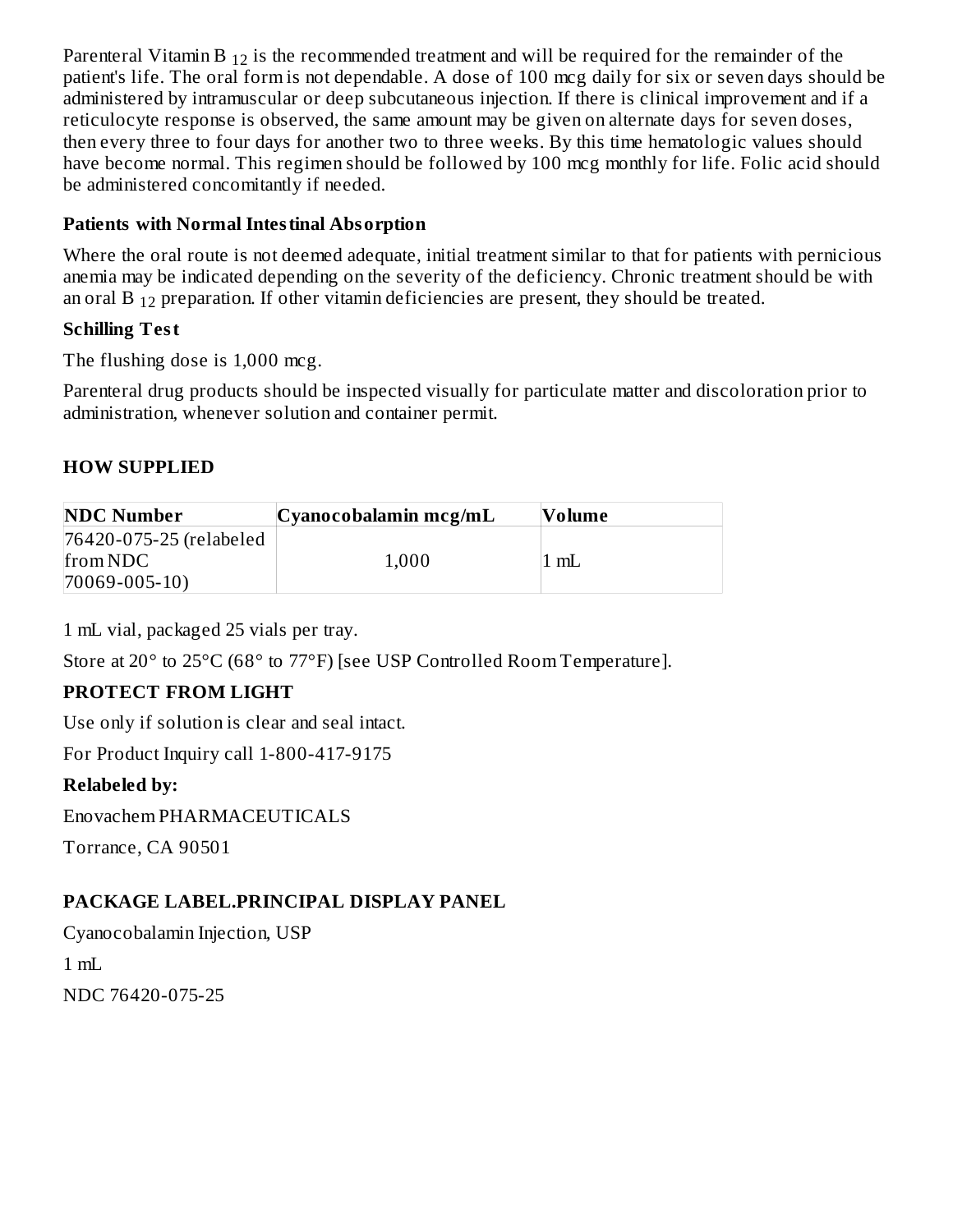

# **CYANOCOBALAMIN**

| cyanocobalamin injection                                                   |  |                                              |                              |                                |                                  |          |  |
|----------------------------------------------------------------------------|--|----------------------------------------------|------------------------------|--------------------------------|----------------------------------|----------|--|
|                                                                            |  |                                              |                              |                                |                                  |          |  |
| <b>Product Information</b>                                                 |  |                                              |                              |                                |                                  |          |  |
| Product Type                                                               |  | HUMAN PRESCRIPTION DRUG                      | <b>Item Code</b><br>(Source) |                                | NDC:76420-075(NDC:70069-<br>005) |          |  |
| <b>Route of Administration</b>                                             |  | <b>INTRAMUSCULAR,</b><br><b>SUBCUTANEOUS</b> |                              |                                |                                  |          |  |
|                                                                            |  |                                              |                              |                                |                                  |          |  |
| <b>Active Ingredient/Active Moiety</b>                                     |  |                                              |                              |                                |                                  |          |  |
| <b>Ingredient Name</b>                                                     |  |                                              |                              | <b>Basis of Strength</b>       | Strength                         |          |  |
| CYANO CO BALAMIN (UNII: P6 YC3EG204) (CYANO CO BALAMIN - UNII:P6 YC3EG204) |  |                                              |                              | CYANOCOBALAMIN 1000 ug in 1 mL |                                  |          |  |
|                                                                            |  |                                              |                              |                                |                                  |          |  |
| <b>Inactive Ingredients</b>                                                |  |                                              |                              |                                |                                  |          |  |
|                                                                            |  | <b>Ingredient Name</b>                       |                              |                                |                                  | Strength |  |
| <b>BENZYL ALCOHOL (UNII: LKG8494WBH)</b>                                   |  |                                              |                              | 15 mg in 1 mL                  |                                  |          |  |
| SO DIUM CHLORIDE (UNII: 451W47IQ8X)                                        |  |                                              |                              | $9$ mg in $1$ mL               |                                  |          |  |
| HYDRO CHLORIC ACID (UNII: QTT17582CB)                                      |  |                                              |                              |                                |                                  |          |  |
| SO DIUM HYDRO XIDE (UNII: 55X04QC32I)                                      |  |                                              |                              |                                |                                  |          |  |
| WATER (UNII: 059QF0KO0R)                                                   |  |                                              |                              |                                |                                  |          |  |
|                                                                            |  |                                              |                              |                                |                                  |          |  |
| <b>Product Characteristics</b>                                             |  |                                              |                              |                                |                                  |          |  |
| Color                                                                      |  | red (Red Colored Clear Solution)             |                              | <b>Score</b>                   |                                  |          |  |
| <b>Shape</b>                                                               |  |                                              |                              | <b>Size</b>                    |                                  |          |  |
| Flavor                                                                     |  |                                              |                              |                                | <b>Imprint Code</b>              |          |  |
| <b>Contains</b>                                                            |  |                                              |                              |                                |                                  |          |  |
|                                                                            |  |                                              |                              |                                |                                  |          |  |

Packaging **Item Code Package Description Marketing Start Date Marketing End Date**  $#$ 1 NDC:76420-075-25 25 in 1 CARTON 01/04/2020

Cyanocobalamin Injection, USP 1000mcg/mL NDC: 76420-075-25 S/N:124964 Qty: 25

Cyanocobalamin Injection, USP 1000mcg/mL

NDC: 76420-075-25 S/N:124964 Qty: 25

Cyanocobalamin Injection, USP 1000mcg/mL NDC: 76420-075-25 S/N:124964 Qty: 25